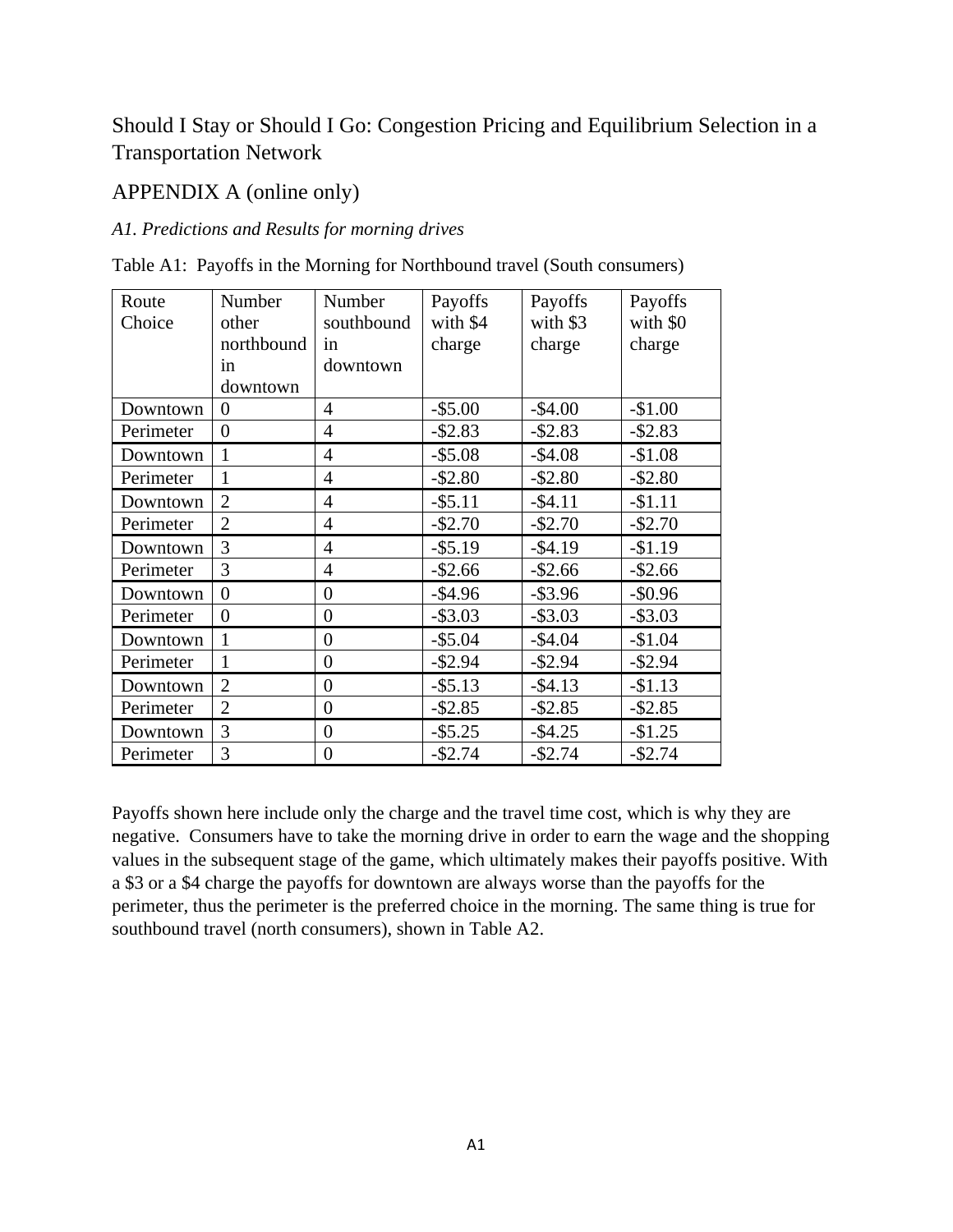| Route     | Number         | Number           | Payoffs    | Payoffs    | Payoffs    |
|-----------|----------------|------------------|------------|------------|------------|
| Choice    | other          | southbound       | with \$4   | with \$3   | with \$0   |
|           | northbound     | in               | charge     | charge     | charge     |
|           | in             | downtown         |            |            |            |
|           | downtown       |                  |            |            |            |
| Downtown  | $\overline{0}$ | $\overline{4}$   | $-$4.96$   | $-$ \$3.96 | $-$ \$0.96 |
| Perimeter | $\overline{0}$ | 4                | $-$ \$2.50 | $-$ \$2.50 | $-$ \$2.50 |
| Downtown  | 1              | 4                | $-$ \$5.03 | $-$ \$4.03 | $-$1.03$   |
| Perimeter | $\mathbf{1}$   | 4                | $-$ \$2.49 | $-$ \$2.49 | $-$ \$2.49 |
| Downtown  | $\overline{2}$ | $\overline{4}$   | $-$5.07$   | $-$4.07$   | $-$1.07$   |
| Perimeter | $\overline{2}$ | $\overline{4}$   | $-$ \$2.42 | $-$ \$2.42 | $-$ \$2.42 |
| Downtown  | 3              | $\overline{4}$   | $-$ \$5.15 | $-$4.15$   | $-$1.15$   |
| Perimeter | 3              | $\overline{4}$   | $-$ \$2.36 | $-$ \$2.36 | $-$ \$2.36 |
| Downtown  | $\overline{0}$ | $\overline{0}$   | $-$4.95$   | $-$ \$3.95 | $-$ \$0.95 |
| Perimeter | $\overline{0}$ | $\overline{0}$   | $-$ \$2.51 | $-$ \$2.51 | $-$ \$2.51 |
| Downtown  | 1              | $\overline{0}$   | $-$ \$5.01 | $-$4.01$   | $-$1.01$   |
| Perimeter | 1              | $\overline{0}$   | $-$ \$2.50 | $-$ \$2.50 | $-$ \$2.50 |
| Downtown  | $\overline{2}$ | $\theta$         | $-$5.04$   | $-$4.04$   | $-$1.04$   |
| Perimeter | $\overline{2}$ | $\theta$         | $-$ \$2.41 | $-$ \$2.41 | $-$ \$2.41 |
| Downtown  | 3              | $\theta$         | $-$ \$5.07 | $-$4.07$   | $-$1.07$   |
| Perimeter | 3              | $\boldsymbol{0}$ | $-$ \$2.35 | $-$ \$2.35 | $-$ \$2.35 |

Table A2: Payoffs in the Morning for Southbound travel (North consumers).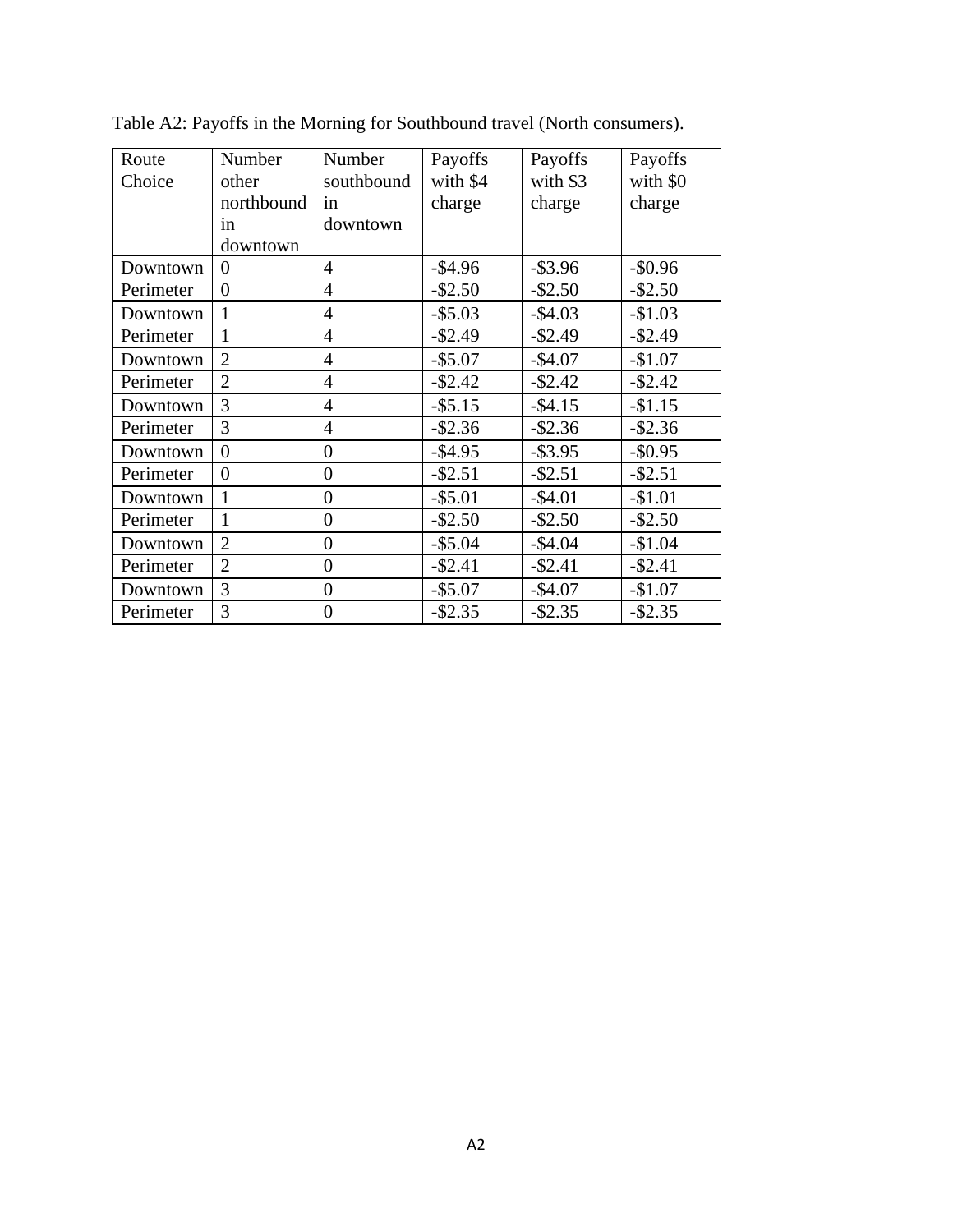| Period         | A              | B   | $\mathbf C$    | D   | Period  | E  | $\mathbf{F}$ | G    | H   |
|----------------|----------------|-----|----------------|-----|---------|----|--------------|------|-----|
|                | $\overline{2}$ | 74% | $\overline{4}$ | 75% | 11      | 11 | 90%          | 12   | 88% |
| $\overline{2}$ | 7              | 81% | 3              | 78% | 12      |    | 65%          | 13   | 92% |
| 3              | 10             | 87% | 10             | 89% | 13      | 6  | 83%          | 16   | 96% |
| 4              | 11             | 92% | 9              | 87% | 14      | 10 | 90%          | 19   | 99% |
| 5              | 7              | 88% | 11             | 90% | 15      | 12 | 92%          | 17   | 97% |
| 6              | 10             | 91% | 12             | 92% | 16      | 15 | 95%          | 17   | 98% |
| 7              | 15             | 95% | 14             | 93% | 17      | 13 | 92%          | 18   | 97% |
| 8              | 13             | 93% | 14             | 94% | 18      | 15 | 96%          | 15   | 96% |
| 9              | 13             | 93% | 17             | 96% | 19      | 13 | 93%          | 19   | 99% |
| 10             | 14             | 94% | 15             | 94% | 20      | 14 | 94%          | 19   | 99% |
| All            | 10.2           | 89% | 10.9           | 89% | All     | 11 | 89%          | 16.5 | 96% |
| periods        |                |     |                |     | periods |    |              |      |     |

Table A3: Observed Morning Consumer Route Choice across treatments and periods

A: Number of sessions with all consumers in downtown in \$0 case

B: Percentage of consumers in downtown in \$0 case

C: Number of sessions with all consumers on perimeter in \$4 case

D: Percentage of consumers in downtown \$4 case

E: Number of sessions with all consumers on perimeter in \$3 case treatment 1 with \$0 history

F: Percentage of consumers on perimeter in \$3 case treatment 1 with \$0 history

G: Number of sessions with all consumers on perimeter in \$3 case treatment 2 with \$4 history

H: Percentage of consumers on perimeter in \$3 case treatment 2 with \$4 history

Play of downtown is increasing throughout the 10 periods of the \$0 case in the morning. For column B the difference between the 95% in period 7 and the 74% in period 1 is significant (pvalue<.001 using a ranksum test). While there are only two sessions in which all consumers go through downtown in the first period, the number of sessions with all consumers taking downtown increases rapidly and reaches a maximum of 15 in period 7.

Play of the perimeter is increasing throughout the 10 periods of the \$4 case in the morning. For column D the difference between the 96% in period 9 and the 75% in period 1 is significant (pvalue<.001 using a ranksum test), and the drop to 89% in the final period is not significant. The number of sessions in which all consumers take the perimeter rapidly increases until it reaches a maximum of 17 in period 9.

For the \$3 part of treatment 1 we see that 11 sessions have all consumers in the perimeter in period 11 (column E), but only 1 session shows this in period 12. A maximum is reached in period 18 with 15 sessions having all consumers choosing the perimeter, and 96% of all consumers choosing the perimeter route (column F). Period 18 with 96% of all consumers taking the perimeter is significantly greater than period 11 with 90% (p-value<.001 using a ranksum test). The period 12 drop in perimeter choice is a phenomenon that is consistent across 17 of the 21 sessions in Treatment 1, so this is not just one or two sessions, it is a common pattern. This pattern is unique to this treatment, but appears both in the morning and the afternoon drives. We conclude that the observations on consumers in the \$3 part of Treatment 1 (when consumers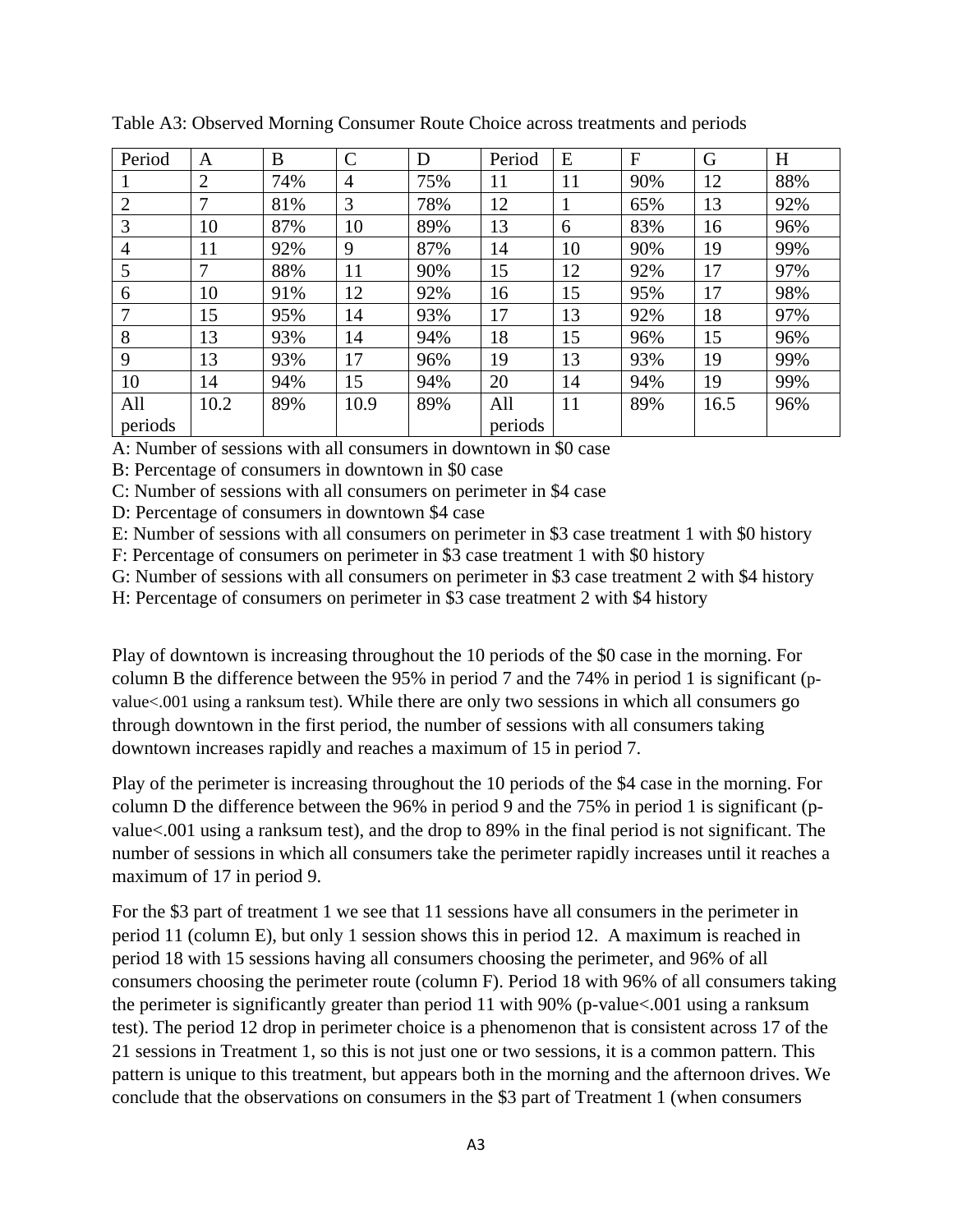have a \$0 history) quickly converges to the Perimeter route. After having chosen predominantly the downtown route during the first 10 periods when the charge was \$0, they immediately change to the perimeter but with some experimentation on the downtown route in period 12.

For the \$3 part of treatment 2 we see that 88% of consumers choose the perimeter already in period 11 (with 12 sessions having all consumers choosing the perimeter), and it then increases to a maximum of 99% (with 19 sessions having all consumers choosing the perimeter). Period 14 (19 or 20) with 99% of all consumers taking the perimeter is significantly greater than the already high 88% in period 1 (p-value<.11 using a ranksum test). The lack of support for the downtown equilibrium is even stronger than in the \$0 history treatment, and we see no sign of the experimentation behavior we observed there.

### *A2. Predictions and Results for Afternoon \$0 charge*

Table A4 shows the payoffs to the north consumers as they return home in the afternoon, for the case where there is a \$0 charge. The table has 7 columns and 16 rows. The first eight rows show the case when all southbound consumers go through downtown (as shown in column 3) and the last eight rows show the case when all south consumers are taking the perimeter route instead. The first three columns indicate the route choice options for a typical north consumer, the number of other north consumers in downtown and the number of south consumers in downtown. The following four columns condition on the location of the two business owners. The rows are organized into pairs, separated by a thicker line. Each pair shows the route choice options for a typical north consumer: downtown on the first and perimeter on the second row of each pair. The paired rows differ according to what the other north consumers are assumed to do, as shown in column 2, and what the south consumers are assumed to do, as shown in column 3.

The first pair of rows shows the choice between the downtown and the perimeter when no other north consumers go through downtown but all south consumers do. The second pair of rows shows when one other north consumer go through downtown and the remaining two take the perimeter. The third pair of rows shows when two others go through downtown, and the fourth and final pair of rows shows when all three others go through downtown. The same logic applies to the bottom 8 rows of the table where the south consumers are all taking the perimeter route. Columns 4-7 show the dollar payoffs that are implied by the choice of the typical north consumer, as shown in column 1, and what the other consumers are doing, as shown in columns 2 and 3.

As an example of how to read the table, consider the first row pair in Table A4. Here there are no other north consumers in downtown (0), but all south consumers go through downtown (4). Thus, if the typical north consumer for whom this table is constructed, chooses to go through downtown, there will be a total of 5 consumers in downtown, 3 consumers on the northbound perimeter and 0 consumers on the southbound perimeter. The north consumer will make a wage of \$3 from which the travel costs are subtracted. These travel costs are higher on the perimeter (row 2) than in downtown (row 1). The payoffs shown in column 4 (Both business owners in downtown) includes the \$4 shopping value for the downtown route choice on row 1 and a \$2 shopping value for the perimeter on row 2. Due to both the difference in shopping value and in travel time costs, the payoff for the downtown route is higher than for the perimeter route.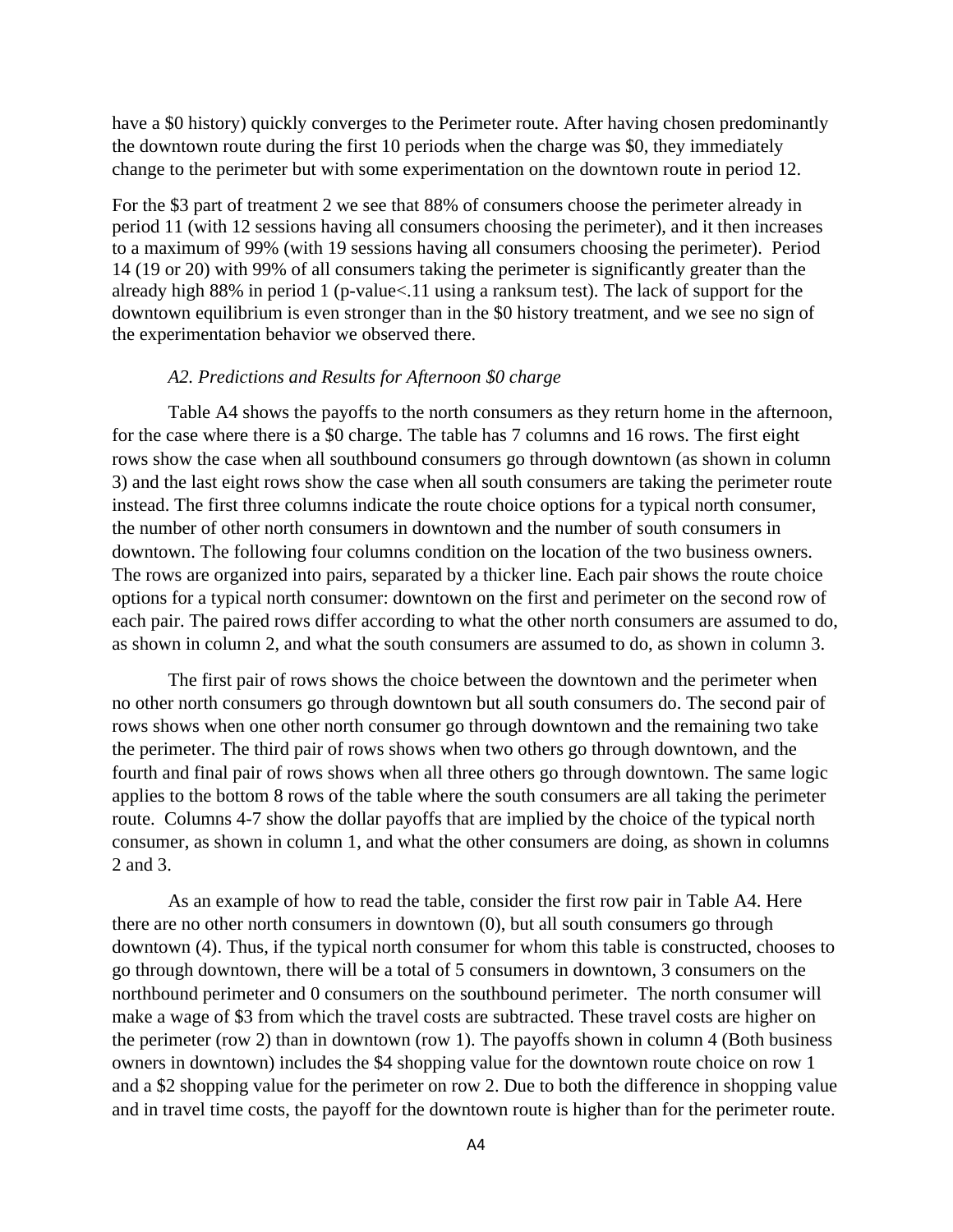The payoff in column 5 (One business owner in downtown and the other on southbound (west) perimeter) is the same as the one in column 4 since the consumer can still get \$4 shopping value in downtown but is restricted to the lower \$2 shopping value on the perimeter since the one business owner on the perimeter is not on the northbound side. In column 6 the payoff on the perimeter increases since there is now a business owner on the northbound perimeter. The payoff in downtown is still the same since the other business owner is still in downtown. In the final column, 7, the payoffs to choosing downtown is less by \$1 since the shopping value drops to \$3 when there are no business owners there. For all pairwise comparisons between downtown and perimeter the payoffs for downtown are higher. This is true even under the condition that there are no business owners in downtown so that only inferior shopping is possible, although the difference in payoffs is smaller then. Thus, downtown is a dominant strategy for north consumers when the charge is \$0.

| Column 1        | Column 2                                        | Column 3                               | Column 4                                         | Column 5                                                                                                    | Column 6                                                                                                    | Column 7                                                                                                         |
|-----------------|-------------------------------------------------|----------------------------------------|--------------------------------------------------|-------------------------------------------------------------------------------------------------------------|-------------------------------------------------------------------------------------------------------------|------------------------------------------------------------------------------------------------------------------|
| Route<br>Choice | Number<br>other<br>Northbound<br>in<br>Downtown | Number<br>Southbound<br>in<br>Downtown | <b>Both</b><br>business<br>owners in<br>downtown | One business<br>owner in<br>downtown<br>and the other<br><sub>on</sub><br>southbound<br>(east)<br>perimeter | One business<br>owner in<br>downtown<br>and the other<br><sub>on</sub><br>northbound<br>(west)<br>perimeter | One business<br>owner on<br>southbound<br>(east)<br>perimeter<br>and one on<br>northbound<br>(west)<br>perimeter |
| Downtown        | $\overline{0}$                                  | $\overline{4}$                         | 6                                                | 6                                                                                                           | 6                                                                                                           | 5                                                                                                                |
| Perimeter       | $\overline{0}$                                  | $\overline{4}$                         | 2.17                                             | 2.17                                                                                                        | 4.17                                                                                                        | 4.17                                                                                                             |
| Downtown        | $\mathbf{1}$                                    | $\overline{4}$                         | 5.92                                             | 5.92                                                                                                        | 5.92                                                                                                        | 4.92                                                                                                             |
| Perimeter       | 1                                               | $\overline{4}$                         | $2.2\,$                                          | 2.2                                                                                                         | 4.2                                                                                                         | 4.2                                                                                                              |
| Downtown        | $\overline{2}$                                  | $\overline{4}$                         | 5.89                                             | 5.89                                                                                                        | 5.89                                                                                                        | 4.89                                                                                                             |
| Perimeter       | $\overline{2}$                                  | $\overline{4}$                         | 2.3                                              | 2.3                                                                                                         | 4.3                                                                                                         | 4.3                                                                                                              |
| Downtown        | 3                                               | $\overline{4}$                         | 5.81                                             | 5.81                                                                                                        | 5.81                                                                                                        | 4.81                                                                                                             |
| Perimeter       | 3                                               | $\overline{4}$                         | 2.34                                             | 2.34                                                                                                        | 4.34                                                                                                        | 4.34                                                                                                             |
| Downtown        | $\overline{0}$                                  | $\overline{0}$                         | 6.04                                             | 6.04                                                                                                        | 6.04                                                                                                        | 5.04                                                                                                             |
| Perimeter       | $\overline{0}$                                  | $\boldsymbol{0}$                       | 1.97                                             | 1.97                                                                                                        | 3.97                                                                                                        | 3.97                                                                                                             |
| Downtown        |                                                 | $\overline{0}$                         | 5.96                                             | 5.96                                                                                                        | 5.96                                                                                                        | 4.96                                                                                                             |
| Perimeter       | 1                                               | $\boldsymbol{0}$                       | 2.06                                             | 2.06                                                                                                        | 4.06                                                                                                        | 4.06                                                                                                             |
| Downtown        | $\overline{2}$                                  | $\boldsymbol{0}$                       | 5.87                                             | 5.87                                                                                                        | 5.87                                                                                                        | 4.87                                                                                                             |
| Perimeter       | $\overline{2}$                                  | $\overline{0}$                         | 2.15                                             | 2.15                                                                                                        | 4.15                                                                                                        | 4.15                                                                                                             |
| Downtown        | 3                                               | $\boldsymbol{0}$                       | 5.75                                             | 5.75                                                                                                        | 5.75                                                                                                        | 4.75                                                                                                             |
| Perimeter       | 3                                               | $\theta$                               | 2.26                                             | 2.26                                                                                                        | 4.26                                                                                                        | 4.26                                                                                                             |

**Table A4: Typical North Consumer Payoffs in the Afternoon with \$0 Charge**

Table A5 shows the payoffs to the south consumers as they return home in the afternoon, for the case where there is a \$0 charge. This table is constructed in the same way as Table A4,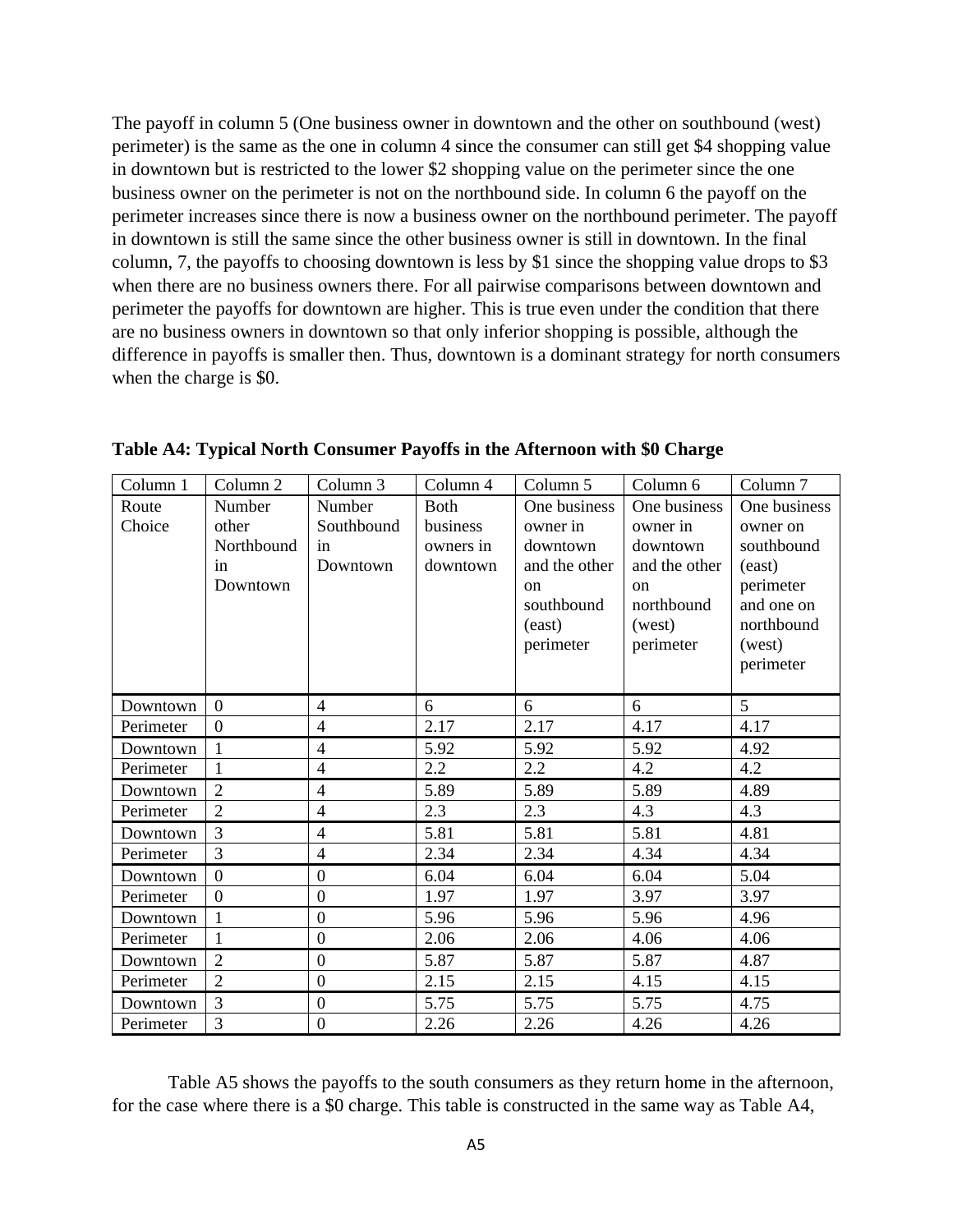but with the recognition that everything is viewed from the perspective of a south, rather than a north, consumer, where the only difference between them is in the travel cost. Thus, column 2 now shows what the other south consumers do, and column 3 what the four north consumers do. Notice how the payoffs to choosing the perimeter route is now higher in columns 5 and 7, instead of columns 6 and 7 as it was for the north consumer. While the structure of the payoffs in Table A5 resemble those of Table A4 they are not identical due to the stochastic nature of the traffic simulations that generate the travel times. Just like we found for north consumers, downtown is a dominant strategy for south consumers when the charge is \$0.

| Route<br>Choice | Number<br>other<br>Southbound<br>in<br>Downtown | Number<br>Northbound<br>in<br>Downtown | <b>Both</b><br>business<br>owners in<br>downtown | One business<br>owner in<br>downtown<br>and the other<br><sub>on</sub><br>southbound<br>(east)<br>perimeter | One business<br>owner in<br>downtown<br>and the other<br>$\alpha$<br>northbound<br>(west)<br>perimeter | One business<br>owner on<br>southbound<br>(east)<br>perimeter<br>and one on<br>northbound<br>(west)<br>perimeter |
|-----------------|-------------------------------------------------|----------------------------------------|--------------------------------------------------|-------------------------------------------------------------------------------------------------------------|--------------------------------------------------------------------------------------------------------|------------------------------------------------------------------------------------------------------------------|
| Downtown        | $\overline{0}$                                  | $\overline{4}$                         | 6.04                                             | 6.04                                                                                                        | 6.04                                                                                                   | 5.04                                                                                                             |
| Perimeter       | $\overline{0}$                                  | $\overline{4}$                         | 2.50                                             | 4.50                                                                                                        | 2.50                                                                                                   | 4.50                                                                                                             |
| Downtown        |                                                 | $\overline{4}$                         | 5.97                                             | 5.97                                                                                                        | 5.97                                                                                                   | 4.97                                                                                                             |
| Perimeter       | $\mathbf{1}$                                    | $\overline{4}$                         | 2.51                                             | 4.51                                                                                                        | 2.51                                                                                                   | 4.51                                                                                                             |
| Downtown        | $\overline{2}$                                  | $\overline{4}$                         | 5.93                                             | 5.93                                                                                                        | 5.93                                                                                                   | 4.93                                                                                                             |
| Perimeter       | $\overline{2}$                                  | $\overline{4}$                         | 2.58                                             | 4.58                                                                                                        | 2.58                                                                                                   | 4.58                                                                                                             |
| Downtown        | $\overline{3}$                                  | $\overline{4}$                         | 5.85                                             | 5.85                                                                                                        | 5.85                                                                                                   | 4.85                                                                                                             |
| Perimeter       | 3                                               | $\overline{4}$                         | 2.64                                             | 4.64                                                                                                        | 2.64                                                                                                   | 4.64                                                                                                             |
| Downtown        | $\overline{0}$                                  | $\boldsymbol{0}$                       | 6.05                                             | 6.05                                                                                                        | 6.05                                                                                                   | 5.05                                                                                                             |
| Perimeter       | $\overline{0}$                                  | $\boldsymbol{0}$                       | 2.49                                             | 4.49                                                                                                        | 2.49                                                                                                   | 4.49                                                                                                             |
| Downtown        | $\mathbf{1}$                                    | $\overline{0}$                         | 5.99                                             | 5.99                                                                                                        | 5.99                                                                                                   | 4.99                                                                                                             |
| Perimeter       | $\mathbf{1}$                                    | $\boldsymbol{0}$                       | 2.50                                             | 4.50                                                                                                        | 2.50                                                                                                   | 4.50                                                                                                             |
| Downtown        | $\overline{2}$                                  | $\overline{0}$                         | 5.96                                             | 5.96                                                                                                        | 5.96                                                                                                   | 4.96                                                                                                             |
| Perimeter       | $\overline{2}$                                  | $\boldsymbol{0}$                       | 2.59                                             | 4.59                                                                                                        | 2.59                                                                                                   | 4.59                                                                                                             |
| Downtown        | $\overline{3}$                                  | $\overline{0}$                         | 5.93                                             | 5.93                                                                                                        | 5.93                                                                                                   | 4.93                                                                                                             |
| Perimeter       | 3                                               | $\boldsymbol{0}$                       | 2.65                                             | 4.65                                                                                                        | 2.65                                                                                                   | 4.65                                                                                                             |

**Table A5: Typical South Consumers Payoffs with \$0 Charge**

Table A6 shows the payoffs for the merchants, who are the first movers, conditional on consumers following their dominant strategy and going through downtown. This table is constructed assuming 8 consumers. For the 6 consumers case all payoffs are scaled up somewhat. For example, the top left cell which now shows \$2 (from \$0.50\*4) for both business owners, would show \$2.25 (from \$0.75\*3). There is only one Nash Equilibrium and it is subgame perfect: both business owners will locate in downtown. The business owners cannot influence the consumers to leave downtown by shifting their own location, since consumers have a dominant strategy.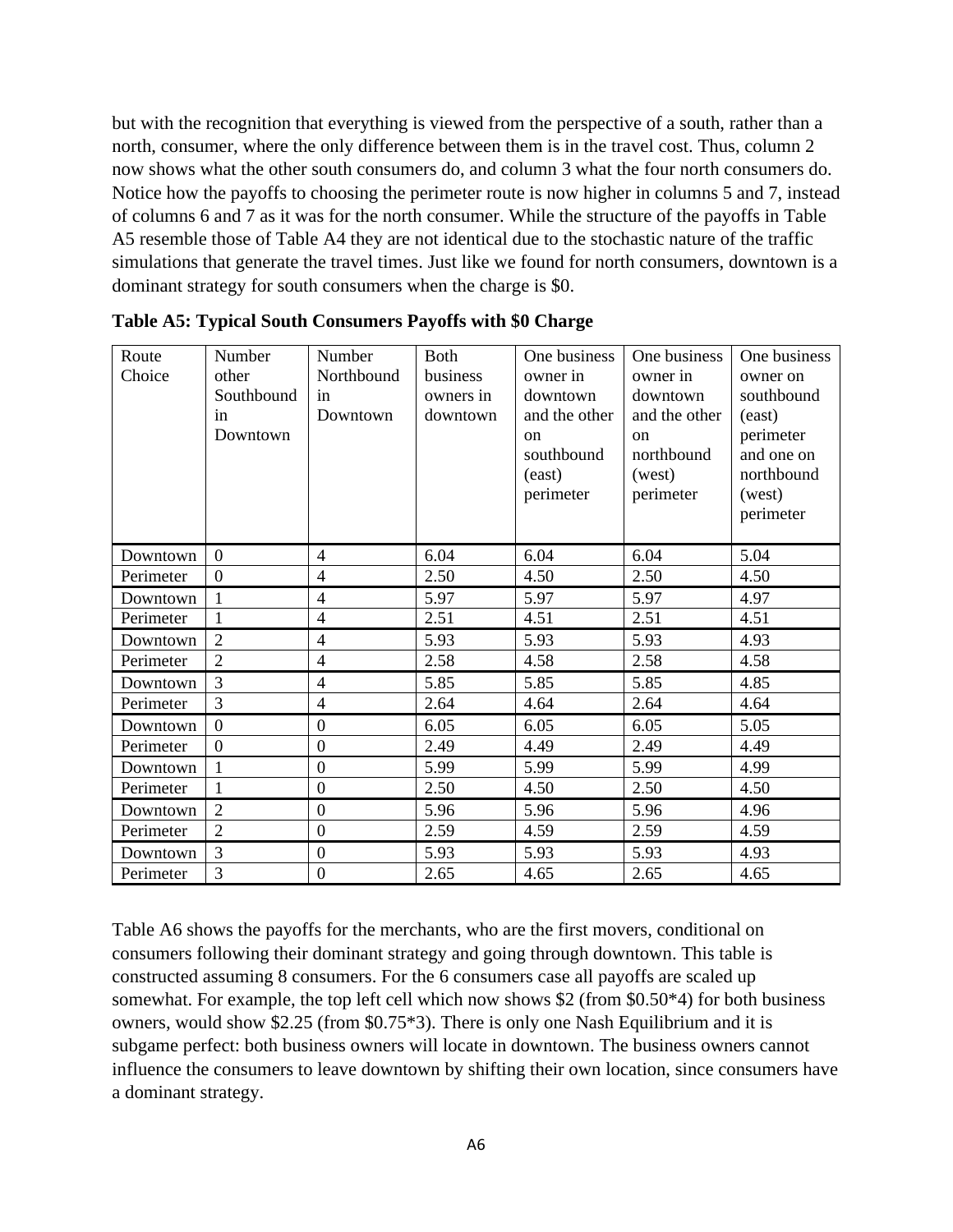|                       | B <sub>2</sub> in Downtown | B <sub>2</sub> in Perimeter |
|-----------------------|----------------------------|-----------------------------|
| <b>B1</b> in Downtown | \$2.00<br>\$2.00           | \$4.00<br>\$0.00            |
| B1 in Perimeter       | \$0.00<br>\$4.00           | \$0.00<br>\$0.00            |

#### **Table A6: Payoff Matrix for the Merchants with \$0 Charge**

Our observations on the \$0 case of the afternoon drives show behavior very similar to in the morning, supporting dominant strategies. This is shown in Figure 3 in the main text. In the \$0 case the maximum proportion of consumers in downtown are slightly smaller than in the morning, and these differences are significant using a t-test p-value<.001.

### *A3. Predictions and Results for Afternoon \$4 charge*

Table A7 shows the payoffs to north consumers when the charge for entering the downtown is \$4. By inspecting the top 8 rows, where the south consumers all go through downtown, it can be seen that taking the perimeter is a dominant strategy in this case. This is true even under the condition that there are no business owners on the perimeter so that only inferior shopping is possible. The bottom eight rows show the payoffs as all south consumers take the perimeter route instead. We can now see that the somewhat lower congestion in the downtown makes it preferable for a north consumer to take that route under certain conditions. These conditions are that none of the other north consumers do so, and at least one business owner is located there and the other business owner is not on the northbound perimeter so that shopping values there are low. Under those conditions one north consumer is predicted to go through downtown and the other three on the perimeter. However, as we will show below, merchants will locate on the Perimeter in the unique SPNE, so that the conditions for one consumer to go through downtown are not fulfilled.

Table A8 shows in a similar way the payoffs to south consumers. No matter how many north consumers are in downtown, taking the perimeter is a dominant strategy for the south consumers. Conditional on these predictions, Table A9 shows the payoff matrix for the business owners, who are the first movers. If both business owners locate in downtown, only one north consumer would go through downtown by the earlier reasoning. If so the chance is 50% for each of them of getting the \$0.50 earnings, so the expected earnings is \$0.25. If both locate on the perimeter, all consumers would take the perimeter and both business owners would sell to four consumers for \$0.50 each. If one locates in downtown and the other on the perimeter, there is a 50% chance that the perimeter location will be northbound and a 50% chance that it will be southbound, since the computer program selects the location. Thus there is a 50% chance that the business owner on the perimeter will be on the northbound side in which case there will be no consumers taking downtown and the downtown business owner makes no sales, and a 50% chance that the perimeter business owner will be on the southbound side, in which case there will be one northbound consumer in downtown implying one sale at \$0.50, so the expected earnings of the downtown business owner are \$0.25. Thus, conditional on the responses by the consumers, the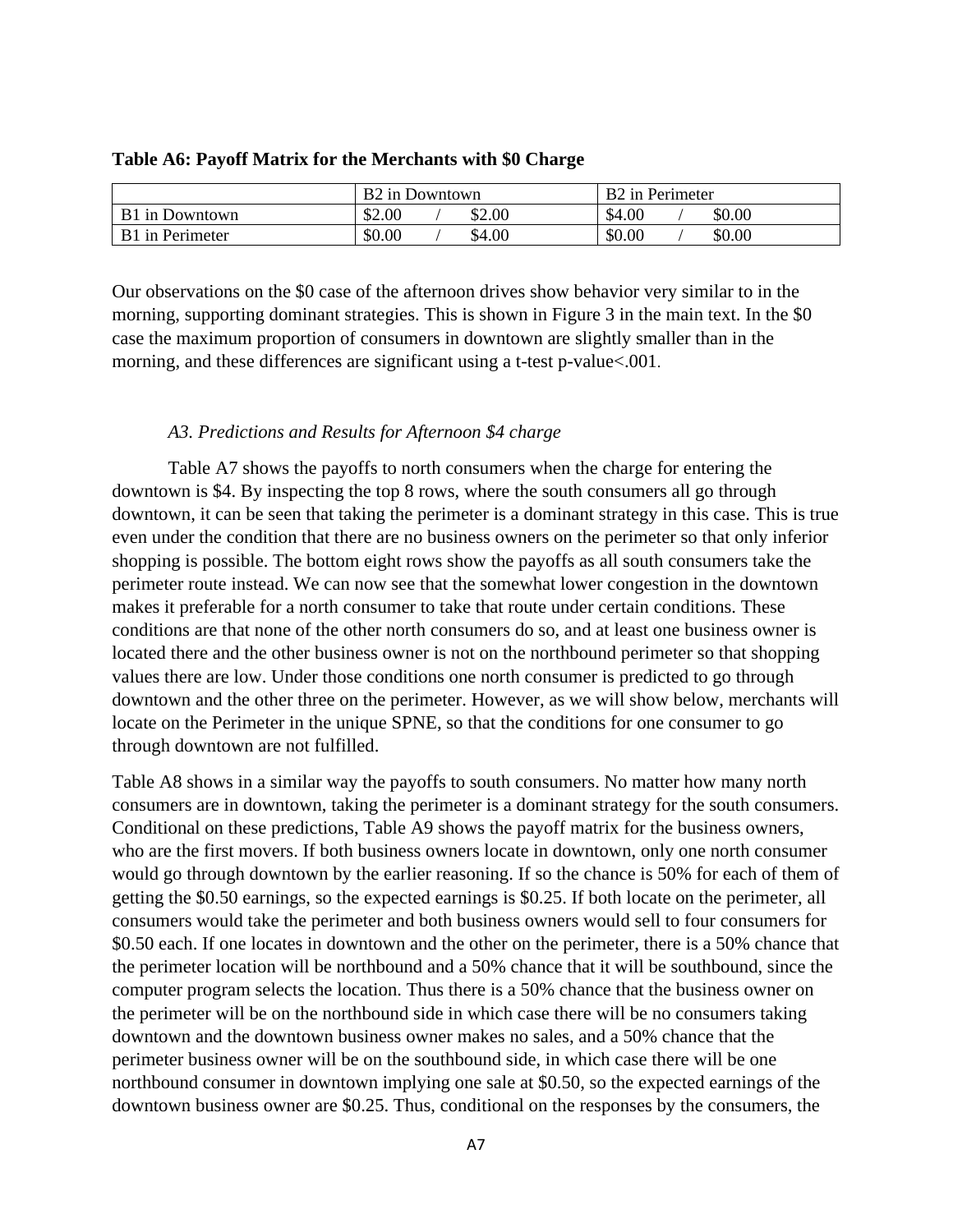business owners have a dominant strategy to locate on the perimeter. The perimeter is a unique Nash Equilibrium which is subgame perfect.

| Route<br>Choice | Number<br>other<br>Northbound<br>in<br>Downtown | Number<br>Southbound<br>in<br>Downtown | <b>Both</b><br>business<br>owners in<br>downtown | One business<br>owner in<br>downtown<br>and the other<br><sub>on</sub><br>southbound<br>(east)<br>perimeter | One business<br>owner in<br>downtown<br>and the other<br><sub>on</sub><br>northbound<br>(west)<br>perimeter | One business<br>owner on<br>southbound<br>(east)<br>perimeter<br>and one on<br>northbound<br>(west)<br>perimeter |
|-----------------|-------------------------------------------------|----------------------------------------|--------------------------------------------------|-------------------------------------------------------------------------------------------------------------|-------------------------------------------------------------------------------------------------------------|------------------------------------------------------------------------------------------------------------------|
| Downtown        | $\overline{0}$                                  | $\overline{4}$                         | \$2.00                                           | \$2.00                                                                                                      | \$2.00                                                                                                      | \$1.00                                                                                                           |
| Perimeter       | $\overline{0}$                                  | $\overline{4}$                         | \$2.17                                           | \$2.17                                                                                                      | \$4.17                                                                                                      | \$4.17                                                                                                           |
| Downtown        | 1                                               | $\overline{4}$                         | \$1.92                                           | \$1.92                                                                                                      | \$1.92                                                                                                      | \$0.92                                                                                                           |
| Perimeter       | $\mathbf{1}$                                    | $\overline{4}$                         | \$2.20                                           | \$2.20                                                                                                      | \$4.20                                                                                                      | \$4.20                                                                                                           |
| Downtown        | $\overline{2}$                                  | $\overline{4}$                         | \$1.89                                           | \$1.89                                                                                                      | \$1.89                                                                                                      | \$0.89                                                                                                           |
| Perimeter       | $\overline{2}$                                  | $\overline{4}$                         | \$2.30                                           | \$2.30                                                                                                      | \$4.30                                                                                                      | \$4.30                                                                                                           |
| Downtown        | 3                                               | $\overline{4}$                         | \$1.81                                           | \$1.81                                                                                                      | \$1.81                                                                                                      | \$0.81                                                                                                           |
| Perimeter       | 3                                               | $\overline{4}$                         | \$2.34                                           | \$2.34                                                                                                      | \$4.34                                                                                                      | \$4.34                                                                                                           |
| Downtown        | $\overline{0}$                                  | $\mathbf{0}$                           | \$2.04                                           | \$2.04                                                                                                      | \$2.04                                                                                                      | \$1.04                                                                                                           |
| Perimeter       | $\overline{0}$                                  | $\mathbf{0}$                           | \$1.97                                           | \$1.97                                                                                                      | \$3.97                                                                                                      | \$3.97                                                                                                           |
| Downtown        | 1                                               | $\overline{0}$                         | \$1.96                                           | \$1.96                                                                                                      | \$1.96                                                                                                      | \$0.96                                                                                                           |
| Perimeter       | 1                                               | $\overline{0}$                         | \$2.06                                           | \$2.06                                                                                                      | \$4.06                                                                                                      | \$4.06                                                                                                           |
| Downtown        | $\overline{2}$                                  | $\mathbf{0}$                           | \$1.87                                           | \$1.87                                                                                                      | \$1.87                                                                                                      | \$0.87                                                                                                           |
| Perimeter       | $\overline{2}$                                  | $\mathbf{0}$                           | \$2.15                                           | \$2.15                                                                                                      | \$4.15                                                                                                      | \$4.15                                                                                                           |
| Downtown        | 3                                               | $\mathbf{0}$                           | \$1.75                                           | \$1.75                                                                                                      | \$1.75                                                                                                      | \$0.75                                                                                                           |
| Perimeter       | 3                                               | $\boldsymbol{0}$                       | \$2.26                                           | \$2.26                                                                                                      | \$4.26                                                                                                      | \$4.26                                                                                                           |

**Table A7: Typical North Consumer Payoffs with \$4 Charge**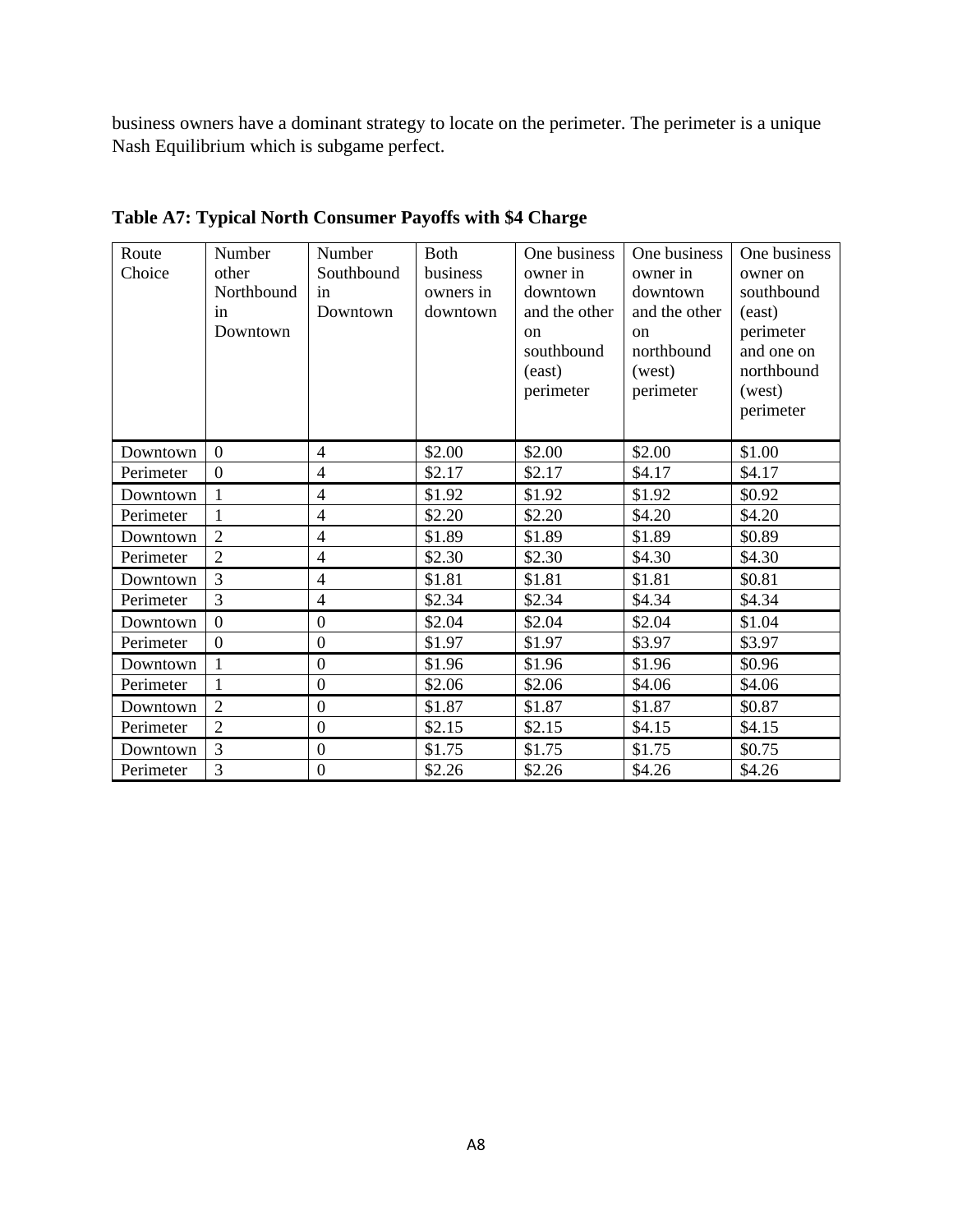| Route<br>Choice | Number<br>other<br>Southbound<br>in<br>Downtown | Number<br>Northbound<br>in<br>Downtown | <b>B</b> oth<br>business<br>owners in<br>downtown | One business<br>owner in<br>downtown<br>and the other<br>on<br>southbound<br>(east)<br>perimeter | One business<br>owner in<br>downtown<br>and the other<br><sub>on</sub><br>northbound<br>(west)<br>perimeter | One business<br>owner on<br>southbound<br>(east)<br>perimeter<br>and one on<br>northbound<br>(west)<br>perimeter |
|-----------------|-------------------------------------------------|----------------------------------------|---------------------------------------------------|--------------------------------------------------------------------------------------------------|-------------------------------------------------------------------------------------------------------------|------------------------------------------------------------------------------------------------------------------|
| Downtown        | $\overline{0}$                                  | 4                                      | \$2.04                                            | \$2.04                                                                                           | \$2.04                                                                                                      | \$1.04                                                                                                           |
| Perimeter       | $\Omega$                                        | $\overline{4}$                         | \$2.50                                            | \$4.50                                                                                           | \$2.50                                                                                                      | \$4.50                                                                                                           |
| Downtown        | 1                                               | $\overline{4}$                         | \$1.97                                            | \$1.97                                                                                           | \$1.97                                                                                                      | \$0.97                                                                                                           |
| Perimeter       | $\mathbf{1}$                                    | $\overline{4}$                         | \$2.51                                            | \$4.51                                                                                           | \$2.51                                                                                                      | \$4.51                                                                                                           |
| Downtown        | $\overline{2}$                                  | $\overline{4}$                         | \$1.93                                            | \$1.93                                                                                           | \$1.93                                                                                                      | \$0.93                                                                                                           |
| Perimeter       | $\overline{2}$                                  | $\overline{4}$                         | \$2.58                                            | \$4.58                                                                                           | \$2.58                                                                                                      | \$4.58                                                                                                           |
| Downtown        | 3                                               | 4                                      | \$1.85                                            | \$1.85                                                                                           | \$1.85                                                                                                      | \$0.85                                                                                                           |
| Perimeter       | 3                                               | $\overline{4}$                         | \$2.64                                            | \$4.64                                                                                           | \$2.64                                                                                                      | \$4.64                                                                                                           |
| Downtown        | $\Omega$                                        | $\mathbf{0}$                           | \$2.05                                            | \$2.05                                                                                           | \$2.05                                                                                                      | \$1.05                                                                                                           |
| Perimeter       | $\overline{0}$                                  | $\mathbf{0}$                           | \$2.49                                            | \$4.49                                                                                           | \$2.49                                                                                                      | \$4.49                                                                                                           |
| Downtown        | $\overline{1}$                                  | $\mathbf{0}$                           | \$1.99                                            | \$1.99                                                                                           | \$1.99                                                                                                      | \$0.99                                                                                                           |
| Perimeter       | 1                                               | $\overline{0}$                         | \$2.50                                            | \$4.50                                                                                           | \$2.50                                                                                                      | \$4.50                                                                                                           |
| Downtown        | $\overline{2}$                                  | $\overline{0}$                         | \$1.96                                            | \$1.96                                                                                           | \$1.96                                                                                                      | \$0.96                                                                                                           |
| Perimeter       | $\overline{2}$                                  | $\mathbf{0}$                           | \$2.59                                            | \$4.59                                                                                           | \$2.59                                                                                                      | \$4.59                                                                                                           |
| Downtown        | $\overline{3}$                                  | $\mathbf{0}$                           | \$1.93                                            | \$1.93                                                                                           | \$1.93                                                                                                      | \$0.93                                                                                                           |
| Perimeter       | 3                                               | $\mathbf{0}$                           | \$2.65                                            | \$4.65                                                                                           | \$2.65                                                                                                      | \$4.65                                                                                                           |

**Table A8: Typical South Consumer Payoffs with \$4 Charge**

|  |  | Table A9: Payoff Matrix for the Merchants with \$4 Charge |  |
|--|--|-----------------------------------------------------------|--|
|  |  |                                                           |  |

|                        | B <sub>2</sub> in Downtown | B <sub>2</sub> in Perimeter |
|------------------------|----------------------------|-----------------------------|
| B1 in Downtown         | \$0.25<br>\$0.25           | \$0.25<br>\$2.00            |
| <b>B1</b> in Perimeter | \$2.00<br>\$0.25           | \$2.00<br>\$2.00            |

Just as in the \$0 case, our observations on the \$4 case of the afternoon drives show behavior very similar to in the morning, supporting dominant strategies. This is shown in Figure 3 in the main text.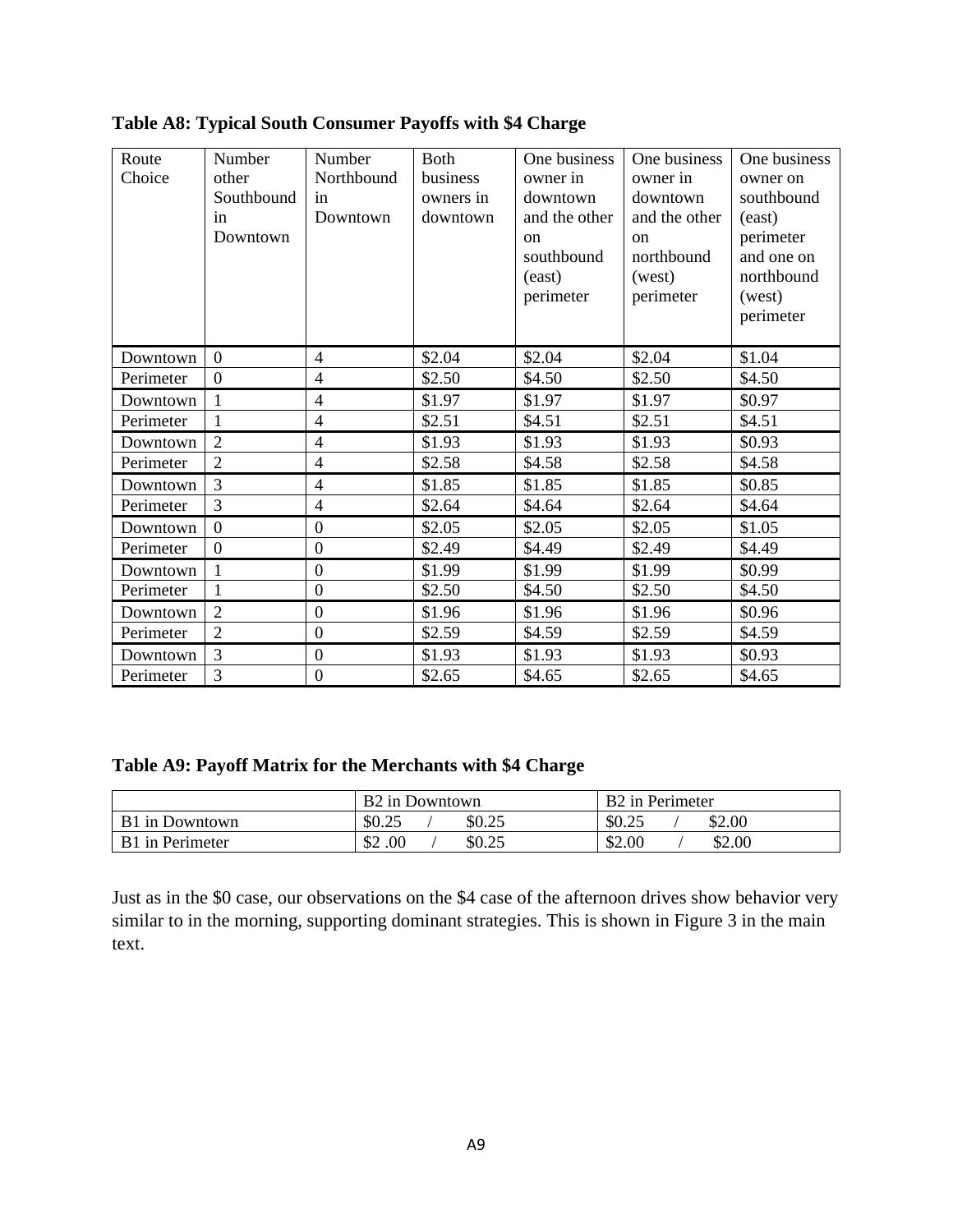| Column 1        | Column 2                                        | Column 3                            | Column 4                                         | Column 5                                                                                     | Column 6                                                                            | Column <sub>7</sub>                                                                       |
|-----------------|-------------------------------------------------|-------------------------------------|--------------------------------------------------|----------------------------------------------------------------------------------------------|-------------------------------------------------------------------------------------|-------------------------------------------------------------------------------------------|
| Route<br>choice | Number<br>other<br>northbound<br>in<br>downtown | Number<br>southbound<br>in downtown | <b>Both</b><br>business<br>owners in<br>downtown | One business<br>owner in<br>downtown<br>and the other<br>$_{\rm on}$<br>southbound<br>(east) | One business<br>owner in<br>downtown<br>and the other<br>on<br>northbound<br>(west) | One business<br>owner on<br>southbound<br>(east)<br>perimeter<br>and one on<br>northbound |
|                 |                                                 |                                     |                                                  | perimeter                                                                                    | perimeter                                                                           | (west)<br>perimeter                                                                       |
| Downtown        | $\overline{0}$                                  | $\overline{4}$                      | $\overline{3}$                                   | $\overline{3}$                                                                               | $\overline{3}$                                                                      | $\overline{2}$                                                                            |
| Perimeter       | $\overline{0}$                                  | $\overline{4}$                      | 2.17                                             | 2.17                                                                                         | 4.17                                                                                | 4.17                                                                                      |
| Downtown        | 1                                               | $\overline{4}$                      | 2.92                                             | 2.92                                                                                         | 2.92                                                                                | 1.92                                                                                      |
| Perimeter       |                                                 | $\overline{4}$                      | 2.2                                              | 2.2                                                                                          | 4.2                                                                                 | 4.2                                                                                       |
| Downtown        | $\overline{2}$                                  | $\overline{4}$                      | 2.89                                             | 2.89                                                                                         | 2.89                                                                                | 1.89                                                                                      |
| Perimeter       | $\overline{2}$                                  | $\overline{4}$                      | 2.3                                              | 2.3                                                                                          | 4.3                                                                                 | 4.3                                                                                       |
| Downtown        | 3                                               | $\overline{4}$                      | 2.81                                             | 2.81                                                                                         | 2.81                                                                                | 1.81                                                                                      |
| Perimeter       | 3                                               | $\overline{4}$                      | 2.34                                             | 2.34                                                                                         | 4.34                                                                                | 4.34                                                                                      |
| Downtown        | $\overline{0}$                                  | $\boldsymbol{0}$                    | 3.04                                             | 3.04                                                                                         | 3.04                                                                                | 2.04                                                                                      |
| Perimeter       | $\overline{0}$                                  | $\overline{0}$                      | 1.97                                             | 1.97                                                                                         | 3.97                                                                                | 3.97                                                                                      |
| Downtown        |                                                 | $\overline{0}$                      | 2.96                                             | 2.96                                                                                         | 2.96                                                                                | 1.96                                                                                      |
| Perimeter       | 1                                               | $\overline{0}$                      | 2.06                                             | 2.06                                                                                         | 4.06                                                                                | 4.06                                                                                      |
| Downtown        | $\overline{2}$                                  | $\overline{0}$                      | 2.87                                             | 2.87                                                                                         | 2.87                                                                                | 1.87                                                                                      |
| Perimeter       | $\overline{2}$                                  | $\overline{0}$                      | 2.15                                             | 2.15                                                                                         | 4.15                                                                                | 4.15                                                                                      |
| Downtown        | $\overline{3}$                                  | $\overline{0}$                      | 2.75                                             | 2.75                                                                                         | 2.75                                                                                | 1.75                                                                                      |
| Perimeter       | 3                                               | $\boldsymbol{0}$                    | 2.26                                             | 2.26                                                                                         | 4.26                                                                                | 4.26                                                                                      |

**Table A10: Typical North Consumer Payoffs with \$3 Charge**

Table A10 shows the detailed payoffs to north consumers when the charge for entering the downtown is \$3.<sup>1</sup> In this condition consumers do not have dominant strategies, but their optimal choices depend on what the merchants do. Let us start by looking at the payoffs in the top part of the table, where all south consumers are assumed to go through downtown, as shown in Column 3. As long as there is no merchant on the northbound perimeter (columns 4 and 5), the typical north consumer prefers the downtown route, even if all other north consumers do the same.<sup>2</sup> Thus, even when all consumers, both south and north, go through downtown, it is the best north

<sup>&</sup>lt;sup>1</sup> The pattern of payoffs for south consumers is the same, and thus leads to the same predicted behavior. The payoff table for south consumers can be found in online Appendix A1 at<https://cear.gsu.edu/wp-2021-08>.

<sup>&</sup>lt;sup>2</sup> As the number of consumers through downtown decreases, the difference in payoffs between the downtown and the perimeter option gets larger, strengthening the incentives to take downtown. We can see this travel time cost reduction by comparing the last eight rows, where no south consumers are in downtown (Column 3), to the top eight rows where they are all there. Without any south consumers in downtown the incentives to go through downtown strengthens further due to reductions in travel time costs. The largest incentive to go through downtown is found for row pair 5 (0 other north consumers in downtown and 0 south consumers in downtown). The difference in payoffs between downtown and the perimeter then is \$1.07. The smallest incentive is found for row pair 4 (3 other north consumers in downtown and 4 south consumers in downtown). The difference is then \$0.47.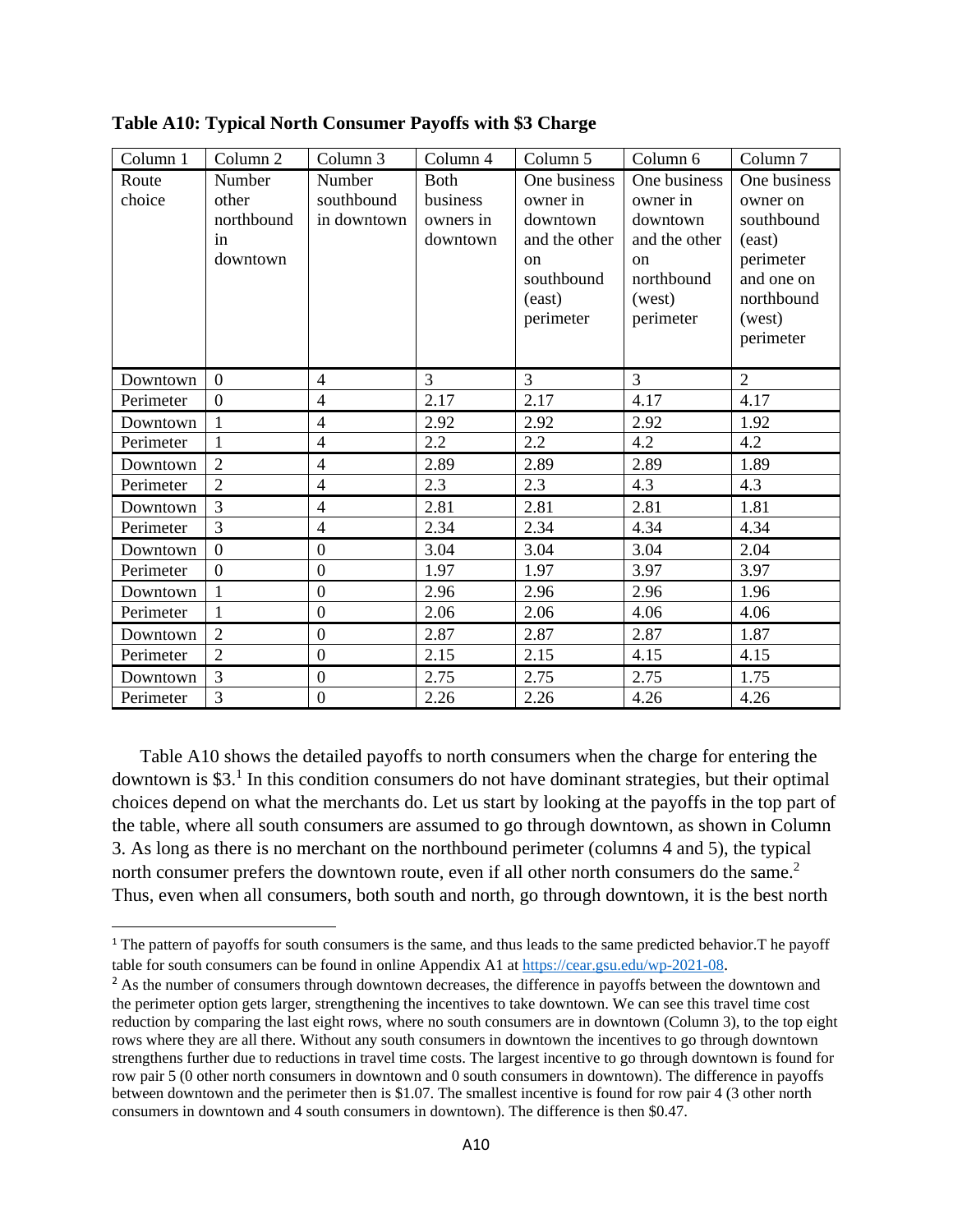route choice, as long as there is no merchant on the northbound perimeter making that route more attractive.

Comparing the numbers in columns 4 and 5 to those in column 6, which has a merchant on the northbound perimeter, we see a higher shopping value on the perimeter in the latter case. This changes the optimal choice for the north consumer such that the perimeter is a dominant strategy in the subgame between consumers. The strength of this preference weakens with the number of both northbound and southbound consumers on the perimeter due to additional congestion. Comparing column 7 with both merchants on the perimeter to column 6 we see a \$1 drop in shopping value in downtown, reflecting the availability of inferior goods only. This further strengthens the preference for the perimeter and the perimeter choice is still the dominant strategy in the subgame. The strength of this preference weakens with the number of both northbound consumers on the perimeter due to additional congestion, but not so much that the route is not the preferred one. Recall that southbound consumers are on the other side of the perimeter and do not affect congestion on the northbound side.

| Route     | Number         | Number           | <b>Both</b> | One business  | One business  | One business |
|-----------|----------------|------------------|-------------|---------------|---------------|--------------|
| Choice    | other          | Northbound       | business    | owner in      | owner in      | owner on     |
|           | Southbound     | in               | owners in   | downtown      | downtown      | southbound   |
|           | in             | Downtown         | downtown    | and the other | and the other | (east)       |
|           | Downtown       |                  |             | $_{\rm on}$   | on            | perimeter    |
|           |                |                  |             | southbound    | northbound    | and one on   |
|           |                |                  |             | (east)        | (west)        | northbound   |
|           |                |                  |             | perimeter     | perimeter     | (west)       |
|           |                |                  |             |               |               | perimeter    |
|           |                |                  |             |               |               |              |
| Downtown  | $\overline{0}$ | 4                | 3.04        | 3.04          | 3.04          | 2.04         |
| Perimeter | $\Omega$       | $\overline{4}$   | 2.5         | 4.5           | $2.5^{\circ}$ | 4.5          |
| Downtown  | 1              | $\overline{4}$   | 2.97        | 2.97          | 2.97          | 1.97         |
| Perimeter | 1              | $\overline{4}$   | 2.51        | 4.51          | 2.51          | 4.51         |
| Downtown  | $\overline{2}$ | $\overline{4}$   | 2.93        | 2.93          | 2.93          | 1.93         |
| Perimeter | $\overline{2}$ | $\overline{4}$   | 2.58        | 4.58          | 2.58          | 4.58         |
| Downtown  | $\overline{3}$ | $\overline{4}$   | 2.85        | 2.85          | 2.85          | 1.85         |
| Perimeter | 3              | $\overline{4}$   | 2.64        | 4.64          | 2.64          | 4.64         |
| Downtown  | $\theta$       | $\overline{0}$   | 3.05        | 3.05          | 3.05          | 2.05         |
| Perimeter | $\overline{0}$ | $\overline{0}$   | 2.49        | 4.49          | 2.49          | 4.49         |
| Downtown  |                | $\mathbf{0}$     | 2.99        | 2.99          | 2.99          | 1.99         |
| Perimeter | $\mathbf{1}$   | $\boldsymbol{0}$ | 2.5         | 4.5           | 2.5           | 4.5          |
| Downtown  | $\overline{2}$ | $\mathbf{0}$     | 2.96        | 2.96          | 2.96          | 1.96         |
| Perimeter | $\overline{2}$ | $\overline{0}$   | 2.59        | 4.59          | 2.59          | 4.59         |
| Downtown  | $\overline{3}$ | $\theta$         | 2.93        | 2.93          | 2.93          | 1.93         |
| Perimeter | 3              | $\overline{0}$   | 2.65        | 4.65          | 2.65          | 4.65         |

|  |  |  |  |  | Table A11: Typical South Consumer Payoffs with \$3 Charge |
|--|--|--|--|--|-----------------------------------------------------------|
|--|--|--|--|--|-----------------------------------------------------------|

Table A11 shows the payoffs to south consumers when the charge for entering the downtown is \$3. We find the same pattern of choice optimality as we did for the north consumers. If there is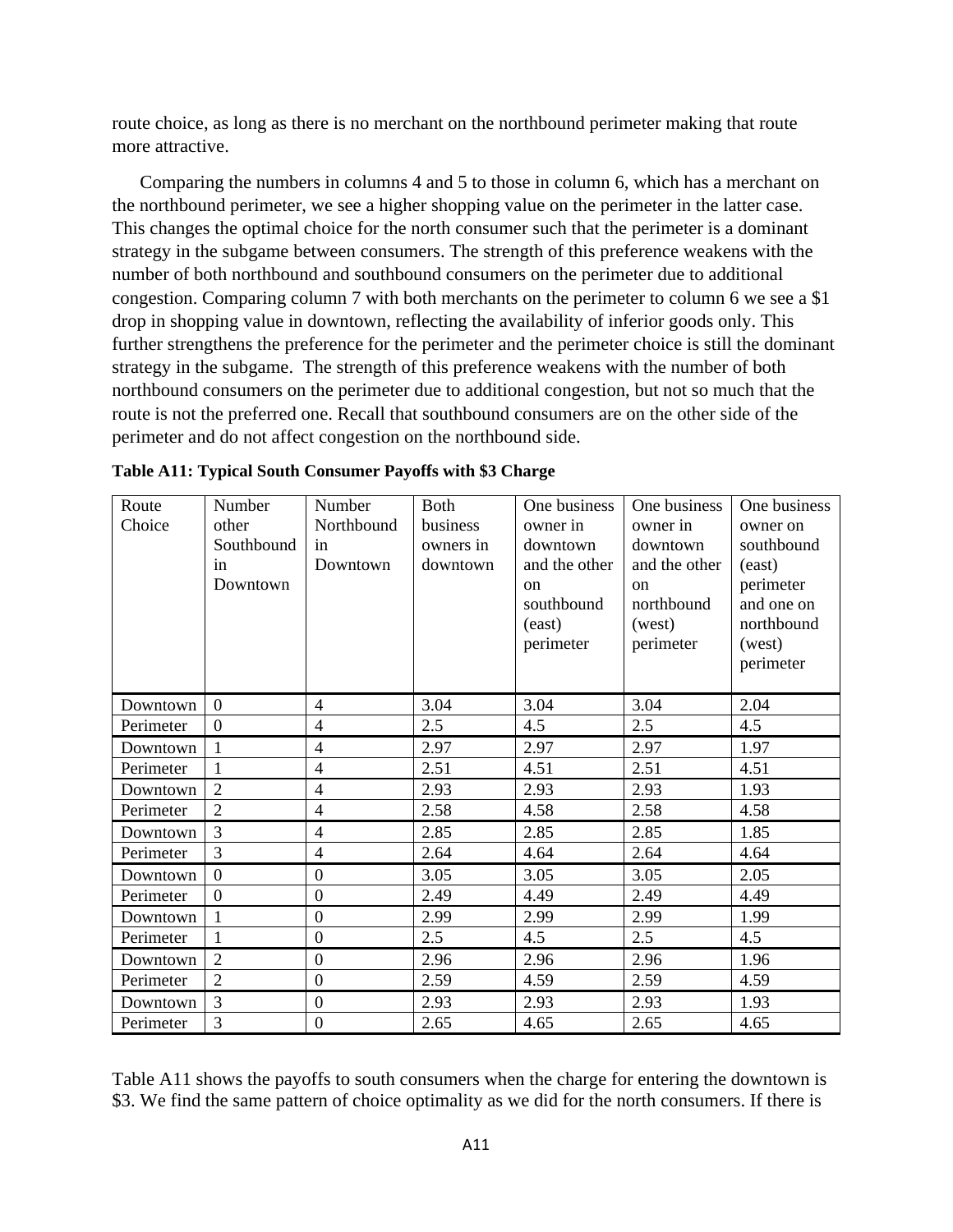no business owner on the southbound perimeter the dominant strategy in the subgame is to go through downtown. Similarly, when there is a business owner on the southbound perimeter, the dominant strategy in the subgame is the perimeter route. The incentives to make the optimal choice are stronger when the perimeter is the optimal route choice than when the downtown is optimal, and this is true for both south- and northbound consumers. For the north consumer, the average difference in payoffs between downtown and the perimeter when the downtown is preferred is \$0.41. It is \$1.59 and \$2.59, respectively with one or zero business owners in downtown, when the perimeter is preferred. For the south consumers the average difference in payoffs between the downtown option and the perimeter when the downtown is preferred is \$0.72. It is \$1.27 and \$2.27, respectively with one or zero business owners in downtown, when the perimeter is preferred.

We conclude that as long as there is a merchant on the side of the perimeter that the consumer would drive on, the consumer is better off on the perimeter than in downtown. Otherwise, the consumer is better off in downtown.

|                       | B <sub>2</sub> in Downtown | B <sub>2</sub> in Perimeter |  |
|-----------------------|----------------------------|-----------------------------|--|
| <b>B1</b> in Downtown | \$2.00<br>\$2.00           | \$2.00<br>\$2.00            |  |
| B1 in Perimeter       | \$2.00<br>\$2.00           | \$2.00<br>\$2.00            |  |

**Table A12: Payoff Matrix for the Merchants with \$3 Charge**

Table A12 shows the payoff matrix to the merchants corresponding to the \$3 case. If both merchants are in downtown, both northbound and southbound consumers will go through downtown and both businesses will sell 4 units. If both merchants are on the perimeter, both types of consumers will take the perimeter route, and both businesses will sell 4 units. When one merchant is on the northbound perimeter and the other in downtown, the north consumers till take the perimeter and the south consumers will go through downtown, and both businesses will sell 4 units. Finally, if one merchant is on the southbound perimeter and the other in downtown, the south consumers will take the perimeter and the north will go through downtown, and both businesses will sell 4 units. Thus, the merchants are completely indifferent between locations.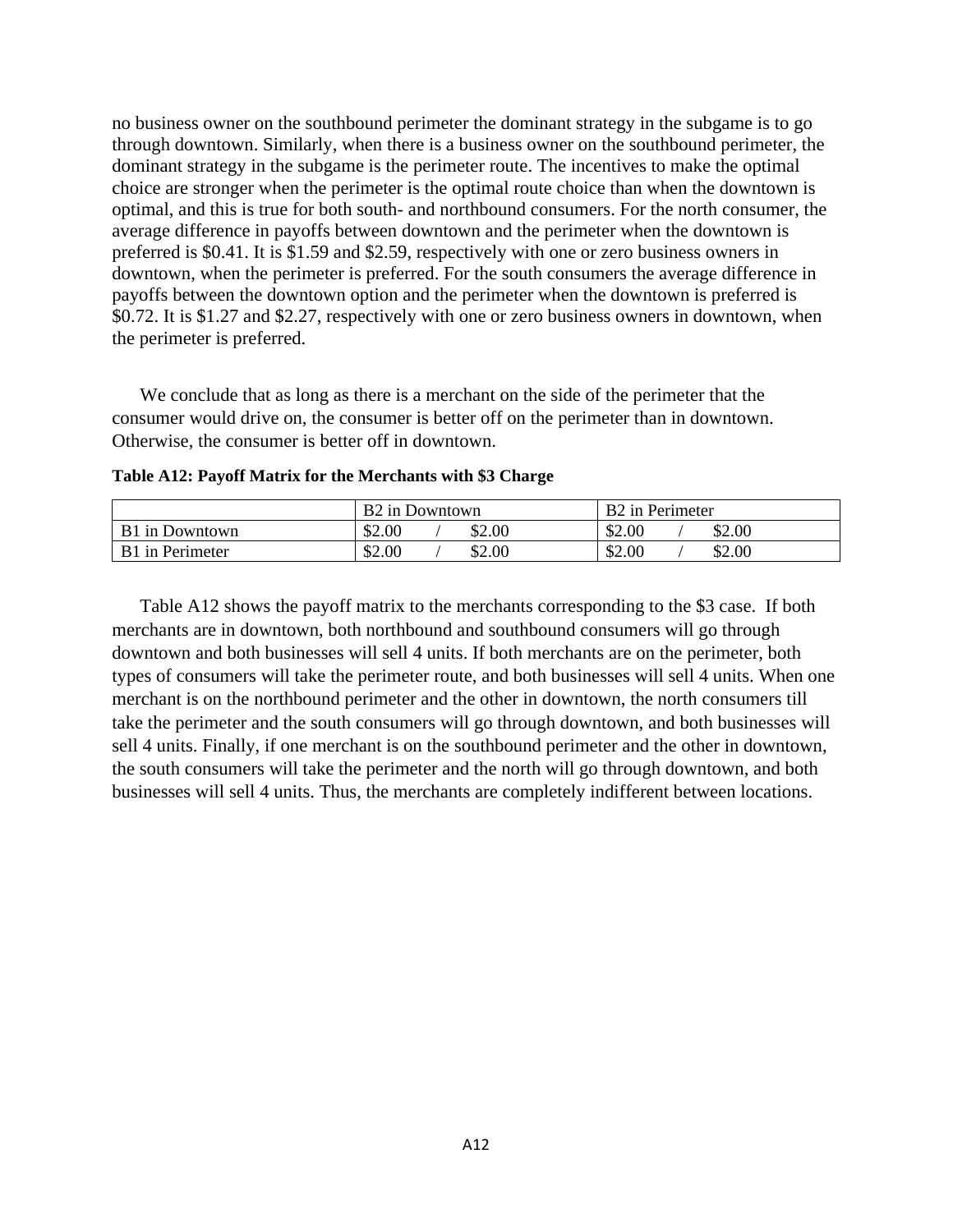## APPENDIX B (online only)



Experimental Instructions for treatment 1, 8 consumers (commuters)

In this experiment you will be in one of two roles. You will be either a business owner or a commuter. There are eight commuters and they drive from home to work and then back, and they also shop at some business. There are two business owners in your city. The business owner chooses a location for his or her shop and sells goods to the commuters. The map above shows you the city in which all these activities take place.

At the beginning of each round, both business owners choose whether they want to locate on a Perimeter Route or in Downtown. It is possible for both business owners to serve the Downtown at the same time, but there can be only one business owner on each of the Perimeter Routes. Since there are two sides of the Perimeter Routes, it is possible for both owners to be on the Perimeter at the same time, but they will have to be on different sides. The computer program will randomly allocate the business owners to either side. Business owners will make money only if commuters choose to drive past their location in the evening. For each commuter that drives by on their way home and does their shopping, a business owner will make 50 cents. If both business owners are in Downtown, they will share all sales revenues equally. Since they will never be located on the same Perimeter side, sharing is never an issue there.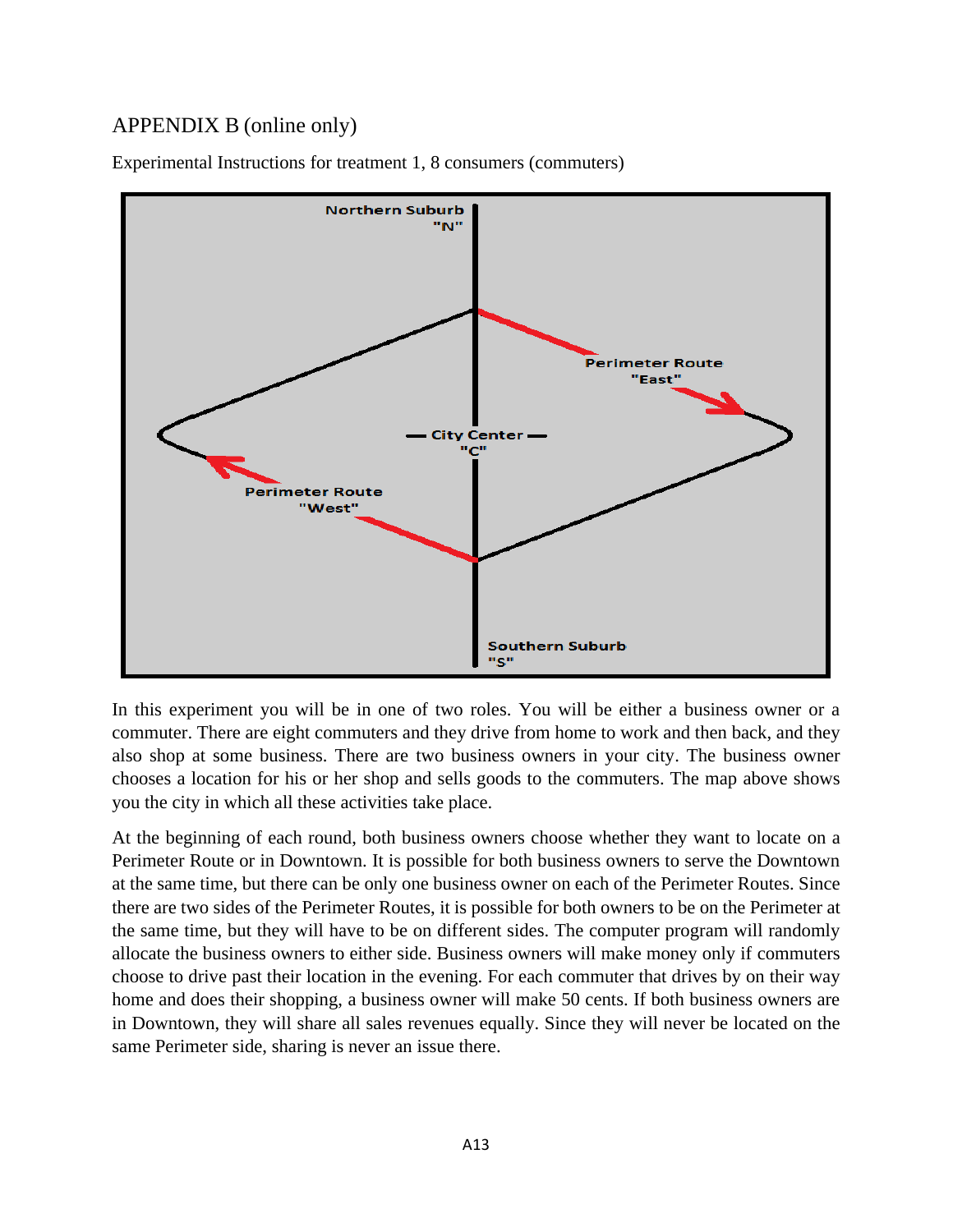Commuters live either in the Southern Suburb, or in the Northern Suburb. There are 4 commuters in each suburb. If you live in the Southern Suburb you will have to commute to the Northern Suburb each morning in order to get to work. You may choose between two routes for your morning commute: Perimeter Route West or Downtown. In the evening you will make a second commute, this time from the Northern Suburb back to the Southern Suburb, that is back home. For the evening commute you may choose between Perimeter Route East or Downtown. Notice that the Perimeter Route is a one way route so if you go West in the morning you have to go East in the evening. If you live in the Northern Suburb your choices are the same, except that if you take the Perimeter Route in the morning it is on the East side and if you take it in the evening it is on the West side.

On your evening commute you will also have to do some shopping. There will be shopping centers to stop at both along the perimeter and in the city center. If at least one of the business owners have chosen to locate on the route you take in the evening, you are able to buy superior goods that you then resell to us for \$4. If you take Perimeter Route East (or West) and none of the business owners located there you can only do shopping at a discount store that has goods that you can resell to us for \$2. If you take the Downtown route and none of the business owners located there you can again only shop at a discount store, but the downtown discount stores sell goods that you resell to us for \$3. All the goods that you buy are resold to us and this adds to your earnings.

In addition to earnings from the shopping, commuters will also earn a wage of \$3 in each period because they commute to work and back. However, there is also a charge for the time it takes to drive to work. The travel is computer simulated so that the speed cannot be controlled by the commuter. The drive time therefore depends entirely on whether you take the Perimeter Route or the Downtown Route, and on how many other commuters take the same route.

We have used computerized traffic simulations to calculate travel time on a route. The simulation software is the same that many traffic engineers use when they are planning transportation routes. We have generated 25 different simulations of varying traffic conditions that are a result of all possible route choices that can be taken by the commuters from the north and south. The travel time on the Perimeter West Route in the morning will only depend on the number of commuters from the South choosing the Perimeter West Route. Similarly, the travel time on the Perimeter East Route in the morning will only depend on the number of commuters from the North choosing the Perimeter East Route. Evening travel times are determined similarly. The travel time through downtown depends on the total number of commuters traveling either from North to South or from South to North, because all commuters pass through a common roundabout. The travel time on all routes increases based on the number of commuters on that particular route, and is determined based on a stochastic traffic simulation.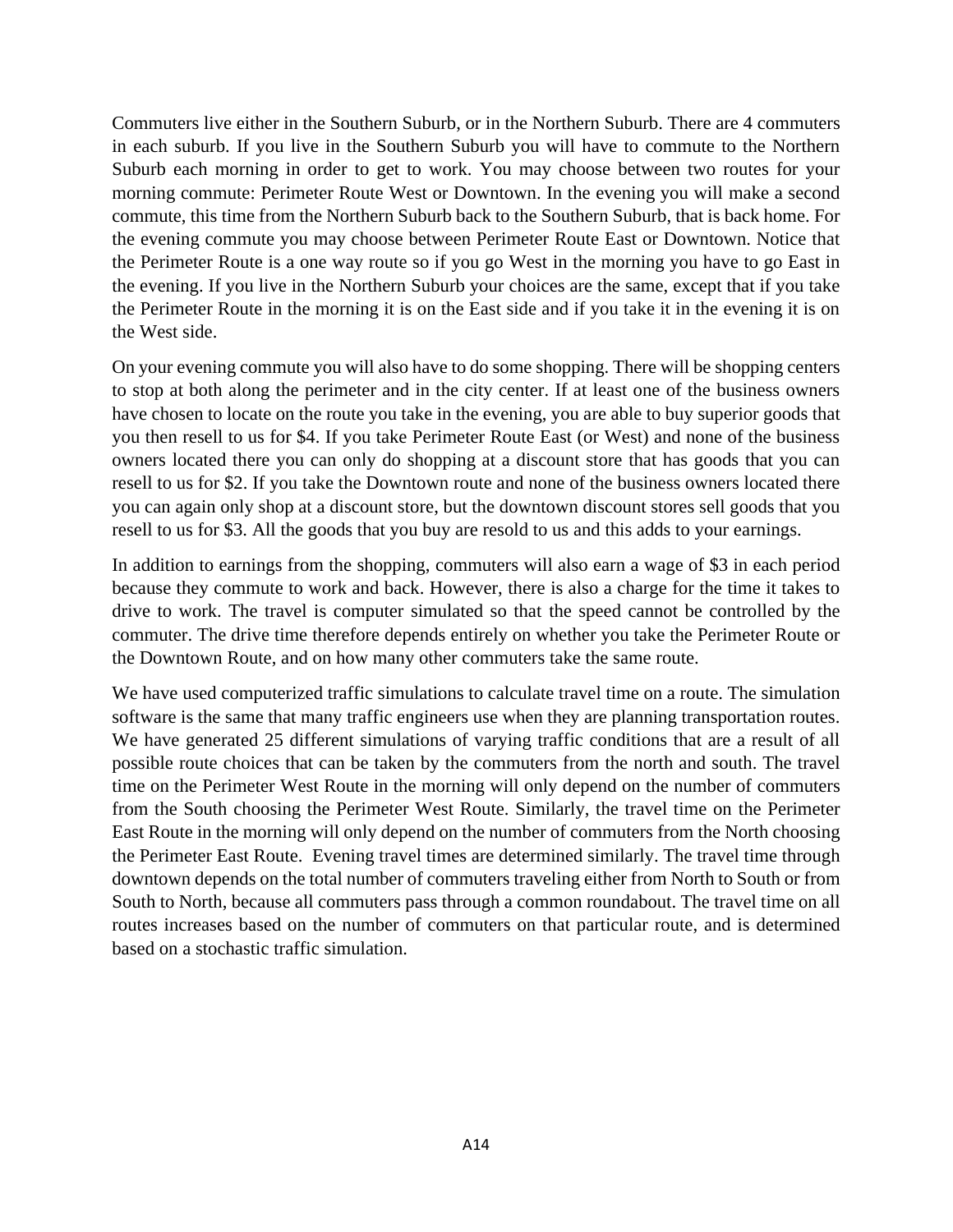We will now show you what one of these simulations look like. This simulation is a case where 75% of southbound commuters go through the Downtown and 25% of northbound commuters go through the Downtown. Apart from the 8 vehicles that each of the commuters control, there are an additional 5 who follow each of these. Thus in this simulation, out of the 24 southbound vehicles, 18 go through Downtown, and out of the 24 northbound vehicles, 6 go through Downtown.

## *\*pause for video\**

We will now show you what one of these simulations look like. This simulation is a case where 75% of southbound commuters go through the Downtown and 25% of northbound commuters go through the Downtown. Apart from the 6 vehicles that each of the commuters control, there are an additional 8 who follow each of these. Thus in this simulation, out of the 24 southbound vehicles, 18 go through Downtown, and out of the 24 northbound vehicles, 6 go through Downtown.

We are not actually going to show you the simulation each time that you drive; that would take up too much time. Instead we have prepared a handout table so that you can see for yourself how long the travel time will be, depending on how many commuters take each route. The table shows the travel time in seconds. The cost of the travel time is 1 cent per second.

Please look at the travel time handout now. (*Pause here and go over the handout)*

Once we start the experiment program you will first be able to make decisions in one practice round so that you better understand what is happening. Before the practice round starts you will learn whether you are a business owner, a commuter who lives in the North Suburbs, or a commuter who lives in the South Suburbs. After the practice you will be making these choices over 10 rounds. Everything is exactly the same in each round, except of course the choices made by everyone. You will remain in the same role across all rounds, and the people who are participating with you in the same city will remain the same as well.

After finishing the 10 rounds we will start another set of 10 rounds with a brief set of instructions regarding some things that change before we start.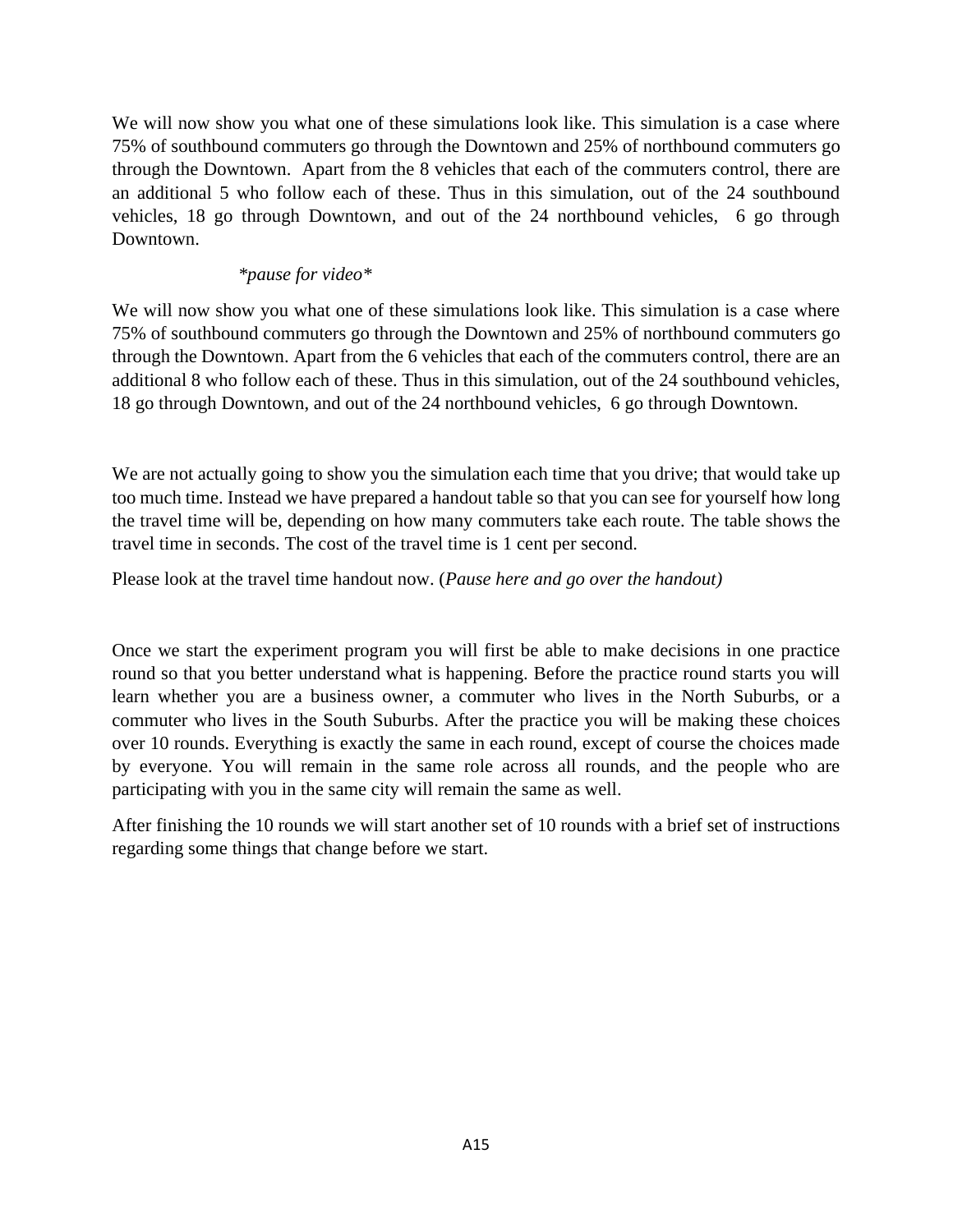### SUMMARY

- 1. Business owners choose location: Downtown, Perimeter East, or Perimeter West. If both business owners choose the same perimeter location the computer will randomly put one on the east side and the other on the west side.
- 2. All commuters choose morning commuter route: Perimeter or Downtown.
- 3. All commuters choose evening commuter route: Perimeter or Downtown. If there is at least one business owner on the route selected, the commuter earns \$4 from the shopping.
- 4. Commuters earnings are calculated as:

+\$3 wage

+\$2 or \$3 or \$4 shopping value (depending on which route it is and on the presence of business owners or not)

-\$ \_\_\_\_\_ travel time cost at 1 cent per second

5. Business owners earnings are calculated as:

If you are the only business owner at the location you are paid 50 cents for each commuter who drives by in the evening.

If both of the business owners are in the Downtown location you share the total sales revenues which are 50 cents for each commuter who takes the Downtown route in the evening.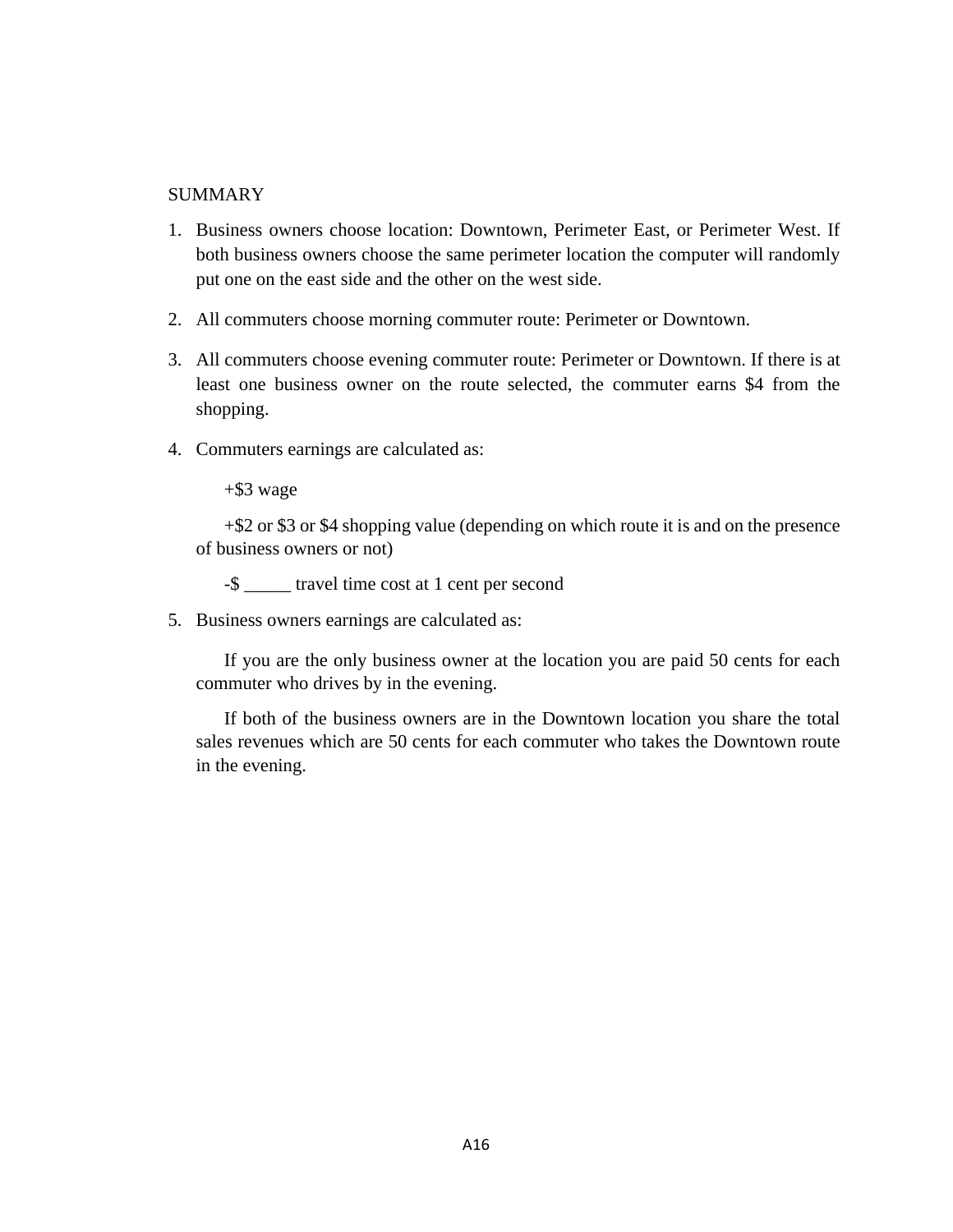## *TO BE HANDED OUT AFTER COMPLETING THE FIRST 10 ROUNDS*

Second set of 10 rounds additional instructions

Everything is exactly the same as before with one important exception:

Each time a commuter decides to commute through Downtown there will be a \$3 charge to enter the area. This is the case both in the morning and in the evening. There is no such charge on the perimeter.

There is no additional charge to business owners, only to commuters who take the Downtown route.

Commuters earnings are now calculated as:

+\$3 wage

+\$2 or \$3 or \$4 shopping value (depending on which route it is and on the presence of business owners or not)

-\$ \_\_\_\_\_ travel time cost at 1 cent per second

-\$3 / -\$6 if travelling through Downtown during one or both commutes